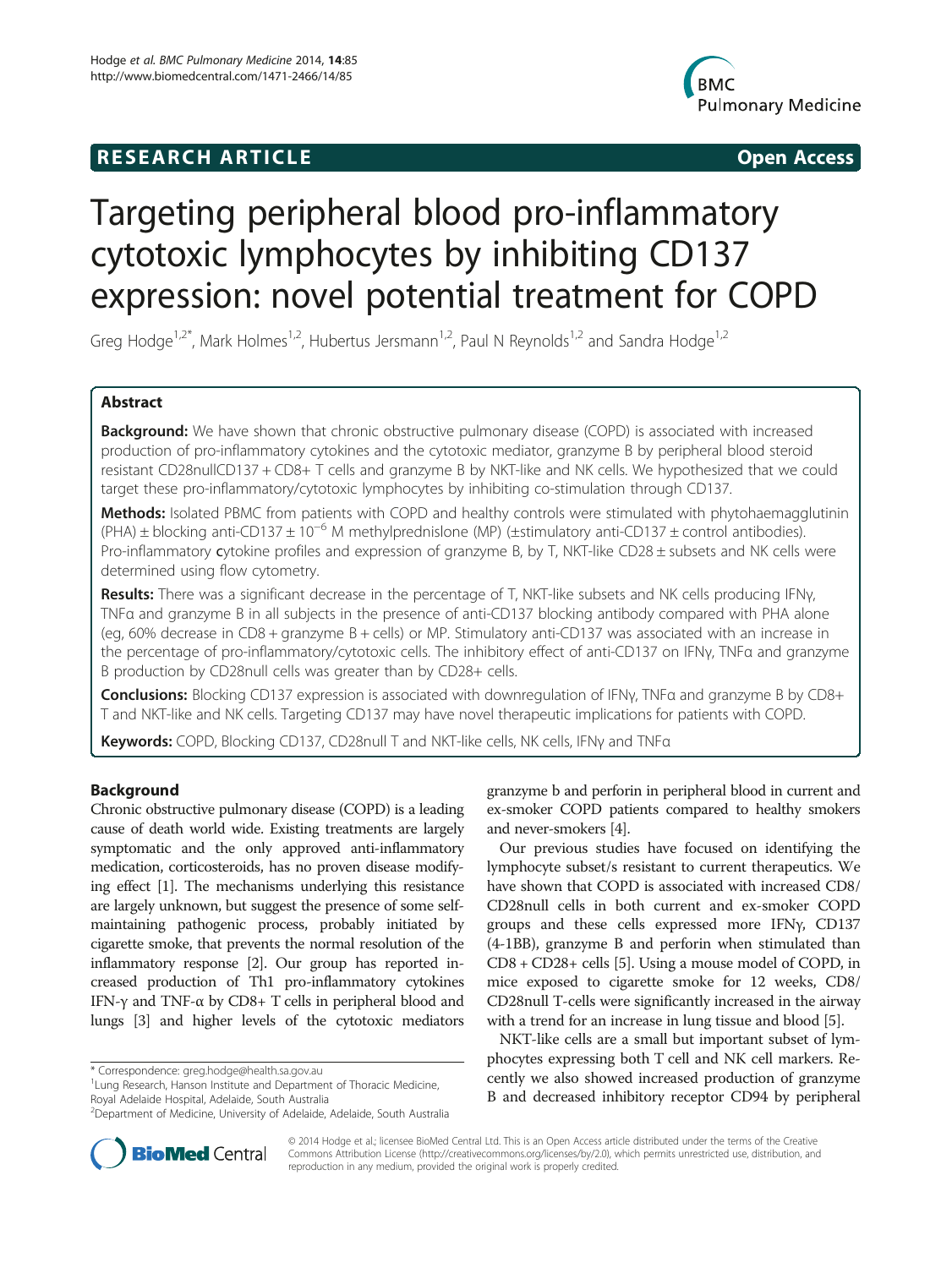blood NKT-like and NK cells in COPD [[6\]](#page-9-0). Furthermore NKT-like and NK cells were increased in bronchoalveolar lavage (BAL) of COPD patients and this was associated with increased NK cytotoxicity and decreased expression of the inhibitory receptor CD94 by both cell types [[6\]](#page-9-0). As signaling through NK-cell associated CD137 has been shown to stimulate NK cell proliferation and IFNγ production [[7\]](#page-9-0), we hypothesized that we could target these pro-inflammatory/cyotoxic T, NKT-like and NK cells in COPD by inhibiting co-stimulation through CD137. Interestingly, we have recently shown that NKT-like cells lose CD28 expression and up-regulate CD137 following stimulation through the CD3 receptor in lung transplant patients diagnosed with bronchiolitis obliterans syndrome [[8\]](#page-9-0).

To investigate this hypothesis, we determined whether NKT-like and NK cells from COPD patients produce increased levels of pro-inflammatory cytokines and whether NKT-like cells up-regulate CD137 with concomitant loss of CD28. To determine the effect of blocking co-stimulation through CD137, isolated peripheral blood mononuclear cells (PBMC) from COPD patients and healthy controls were stimulated with phytohaemagglutinin  $(PHA) \pm block$ ing anti-CD137  $\pm 10^{-6}$  M methylprednislone (MP) ( $\pm$ stimulatory anti-CD137 and isotyped matched control antibodies) and cytokine profiles and granzyme B expression by T, NKT-like and NK cells were determined using flow cytometry.

#### Methods

#### Patient and control groups

COPD volunteers were specifically recruited for the study and informed consent obtained. There was no exacerbation of COPD for 6 weeks prior. Subjects with other co-existing lung disease or aged greater than 75y were excluded. Ethics approval was obtained from the Royal Adelaide Hospital and the experiments were conducted with the understanding and the written consent of each participant. COPD was diagnosed using the GOLD criteria with clinical correlation (Mild COPD: FEV1/FVC < 70% but FEV1  $\geq$  80% predicted; Moderate COPD FEV1 50% ≤ 80% predicted, Severe COPD FEV1  $30\% \le 50\%$  predicted, very severe COPD FEV1  $< 30\%$ ) [[9](#page-9-0)]. Blood was collected from 10 patients with COPD (Table 1) of whom all were ex-smokers (at least one year). No patients were receiving oral GCS.

Blood was also obtained from 14 non-smoking volunteers (Table 1) with normal lung function. These were healthy, recruited volunteers with no history of airways disease. All subjects underwent spirometry as part of their routine clinical assessment. Venous blood was collected into 10 U/mL preservative free sodium heparin (DBL, Sydney, Australia) and maintained at 4°C until processing. All patients were submitted to the same protocol and analysis performed retrospectively.

|       | Table 1 Demographic details of the COPD and control |  |
|-------|-----------------------------------------------------|--|
| group |                                                     |  |

| Controls        | <b>COPD</b>     |
|-----------------|-----------------|
| 14              | 10              |
| 44 $(\pm 8)$    | 58 $(\pm 16)^*$ |
| 110.4 $(\pm 9)$ | $60.5 (\pm 20)$ |
| $96 (\pm 12)$   | 58 $(\pm 15)^*$ |
| 8/6             | 6/4             |
|                 |                 |

Data showing mean ± SD.

Abbreviations: FEV1 forced expiratory volume in 1 second, FVC forced vital capacity, \*P < 0.05 compared to controls.

#### T, NKT-like and NK cell percentages

T, NKT-like and NK cell percentages in blood from COPD patients and healthy controls were enumerated as previously reported [\[10](#page-9-0)].

#### CD8 expression on NKT-like cells

We have previously shown an increase in CD8 + CD3+ T cells in blood from COPD patients compared with healthy controls. To enumerate CD8+ and CD8- subsets of NKTlike cells, 150 μL aliquots of heparinised blood were stained from COPD patients and healthy controls as previously reported [[10](#page-9-0)].

#### CD137 expression on NKT-like and NK cells

We have previously shown loss of CD28 (ie, an increase in the proportion of CD28null cells) and up-regulation of CD137 on CD28 null T cells from blood in patients with COPD compared with healthy controls [[5\]](#page-9-0).

CD137 is not constitutively expressed on T cells, but is up-regulated following initial T-cell activation [[11](#page-9-0)]. To determine possible loss of CD28 and expression of CD137 on NKT-like and NK cells, 150 μL aliquots of blood were stimulated with phorbol myristate (25 ng/mL) (Sigma, Sydney, Australia) and ionomycin (1 μg/mL) (Sigma). Brefeldin A (10 μg/mL) was added as a "Golgi block" (Sigma) to prevent shedding of CD137 and the tubes incubated in a humidified [5](#page-9-0)%  $CO<sub>2</sub>/95%$  air atmosphere at 37°C [5]. Expression of CD137 was determination as previously reported for T cells [[5](#page-9-0)]. Briefly, at 16 h 100 μL 20 mM EDTA/PBS was added to the culture tubes which were vortexed vigorously for 20 sec to remove adherent cells. Cells were permeabilized as described above. Two mL 0.5% bovine serum albumin (Sigma/Aldrich, Sydney, Australia)/ Isoton II (Beckman Coulter, Sydney, Australia) was then added and the tubes centrifuged at  $300 \times g$  for 5 min. After decanting supernatant, Fc receptors were blocked with 10 μL human immunoglobulin (Intragam, CSL, Parkville, Australia) for 10 min at room temperature. Five μL of appropriately diluted anti- CD137 PE (BD), CD3 perCP.CY5.5 (BD), CD28 PE.CY7 (BD), CD56 APC (Beckman Coulter, Sydney, Australia), CD8 APC.CY7 (BD) and CD45 V500 (BD) monoclonal antibodies were added for 15 min in the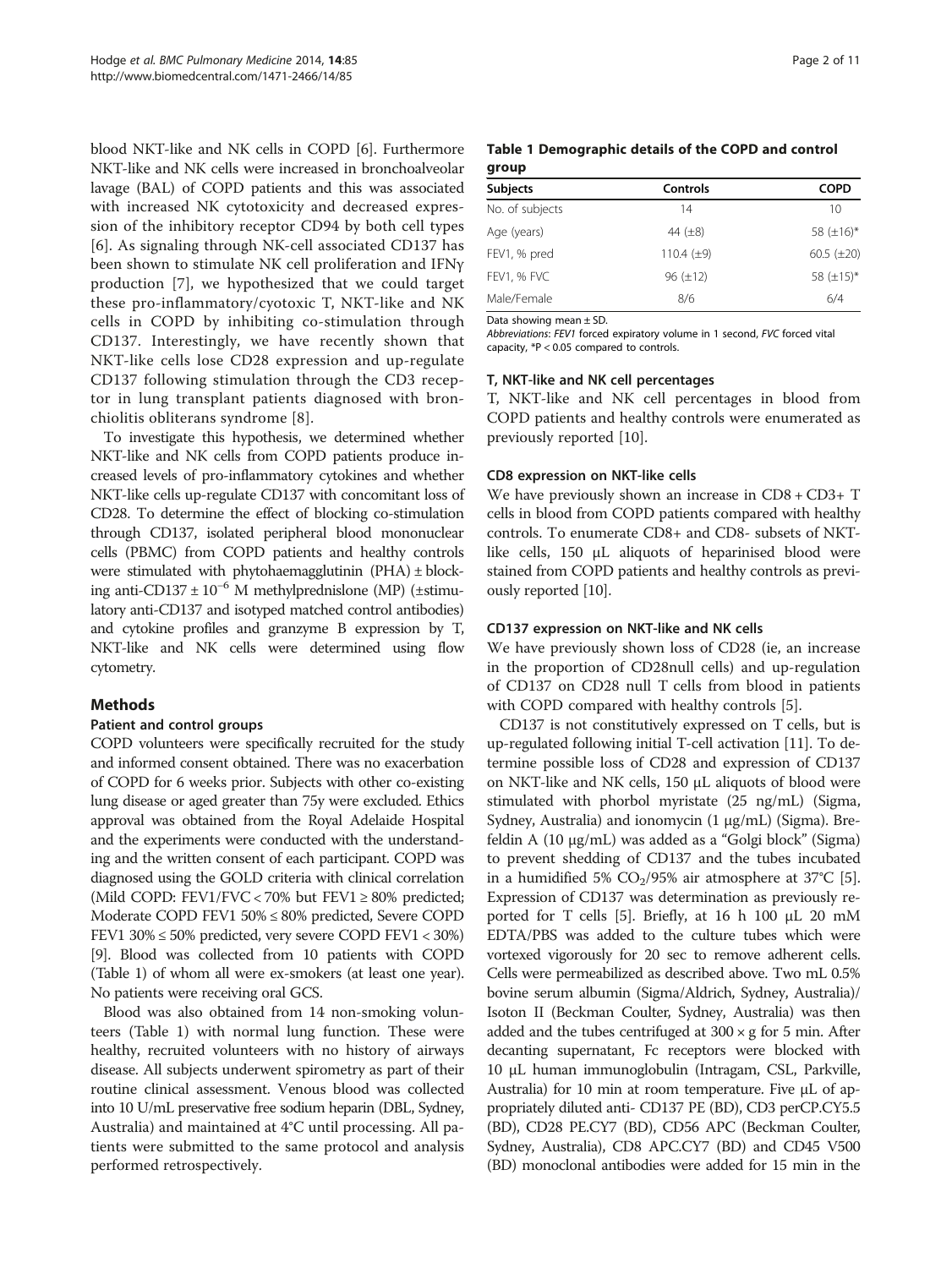dark at room temperature. Two mL of 0.5% bovine serum albumin (Sigma)/Isoton II (Beckman Coulter) was then added and the tubes centrifuged at  $300 \times g$  for 5 min. After decanting, cells were analyzed within 1 h on a FACSCanto II flow cytometer using FACSDiva software (BD). Samples were analyzed by gating lymphocytes using CD45 staining versus side scatter (SSC). A minimum of 350,000 low SSC events were acquired in list-mode format for analysis. NKT-like cells were identified as CD3 + CD56+ CD45+ low FSC/SSC events and NK cells as CD3-CD56+ CD45+ low FSC/SSC events.

#### Granzyme B expression in CD28+ and CD28null NKT-like cells

PBMC were isolated from blood by standard density gradient centrifugation and cells re-suspended at  $5 \times 10^5$  mL in RPMI 1640 medium (Gibco, New York, USA) supplemented with 125 U/mL penicillin and 125 U/mL streptomycin (Gibco). To investigate NKT-like cell production of granzyme B, 150 uL of PBMC was added to FACS tubes. Cells were permeabilised by addition of 0.5 mL 1:10 diluted FACSperm (BD) to each tube, mixed, and incubated a further 10 min at room temperature in the dark. Two mL 0.5% bovine serum albumin (Sigma) in IsoFlow (Beckman Coulter) was then added and the tubes centrifuged at  $300 \times g$  for 5 min. After decanting supernatant, Fc receptors were blocked with 10 μL human immunoglobulin (Intragam, CSL, Parkville, Australia) for 10 min at room temperature. Five μL of appropriately diluted granzyme B FITC (BD), CD3 perCP.CY5.5 (BD), CD28 PE.CY7 (BD), CD56 APC (Beckman Coulter, Sydney, Australia), CD8 APC.CY7 (BD) and CD45 V500 (BD) monoclonal antibodies were added for 15 min in the dark at room temperature. Cells were analyzed within 1 h on a FACSCalibur flow cytometer using CellQuest software (BD).

## IFNγ and TNFα expression by NK cells and CD28+ and CD28null NKT-like cells

Production of IFNγ and TNFα by CD28+ and CD28null NKT-like cells was determined on blood samples from all subjects as previously reported [\[8](#page-9-0)].

## IFNγ and TNFα expression by CD137+ NK cells and CD137+ CD28+ and CD28null NKT-like cells

To determine if CD137 is expressed on NK and CD28+ and CD28null NKT-like cells that produce IFNγ and TNFα (and hence potential targets of blocking CD137), the percentage of these cells were determined from COPD patients and controls as previously described [[8\]](#page-9-0).

## Leucocyte stimulation with PHA  $\pm$  antiCD137

To determine the effects of blocking co-stimulation through CD137 on T cells, NKT-like and NK cells, PBMC from COPD patients and control subjects were stimulated with 1 μg/mL PHA (Sigma, Sydney, Australia). For costimulation blockade, PBMC were activated with 1 μg/mL PHA alone or in the presence of 10 μg/mL purified blocking antibodies for CD137 (Biolegend, clone 4B4-1) and isotype-matched control antibodies (eBioscience, Sydney, Australia). Stimulation of T cells, NKT-like and NK cells through CD137 was performed with 10 μg/mL stimulatory antibodies for CD137 (R&D Systems, AF838).

## T, NKT-like and NK cell cytokine and granzyme B production following stimulation with  $PHA \pm$  blocking anti-CD137

On the  $4<sup>th</sup>$  day post-activation with PHA  $\pm$  blocking anti-CD137, cultures were stimulated with phorbol myristate (25 ng/mL) (Sigma, Sydney, Australia) and ionomycin (1 μg/mL) (Sigma). Brefeldin A (10 μg/mL) was added as a "Golgi block" (Sigma) and the tubes re-incubated in a humidified 5%  $CO<sub>2</sub>/95%$  air atmosphere at 37°C for 16 h. Cytokine and granzyme B determination was performed as previously reported [\[8](#page-9-0)]. Five μL of appropriately diluted anti- IFNγ FITC (BD), granzyme B V450 (BD), CD137 PE (BD), CD3 perCP.CY5.5 (BD), CD28 PE.CY7 (BD), CD56 APC (Beckman Coulter, Sydney, Australia), CD8 APC.CY7 (BD), TNFα V450 (BD) and CD45 V500 (BD) monoclonal antibodies were added for 15 min in the dark at room temperature. Two mL of 0.5% bovine serum albumin (Sigma)/Isoton II (Beckman Coulter) was then added and the tubes centrifuged at  $300 \times g$  for 5 min. After decanting, cells were analyzed as above.

#### Effect of 10−<sup>6</sup> M MP on T, NKT-like and NK cell cytokine and granzyme B production following stimulation with PHA ± blocking antiCD137

To determine the effects of 10−<sup>6</sup> M MP on T and NKTlike cell cytokine and granzyme B production following stimulation, blood was stimulated with 1 μg/mL PHA (Sigma)  $\pm 10^{-6}$  M MP  $\pm$  blocking antiCD137 for 4 days and processed as above.

## Statistical analysis

Statistical analysis was performed using the Mann– Whitney test. Correlations were performed using Spearman Rho correlation tests. SPSS software was applied and differences between groups of p < 0.05 considered significant.

## Results

## T, NKT-like and NK cell percentages

There were no significant changes in T, NKT-like or NK cells in blood from patients with COPD compared with control subjects  $(73 \pm 12 \text{ and } 76 \pm 12\% \text{ T}$  cells (mean  $\pm$  SD); 4.1  $\pm$  4 and 3.5  $\pm$  5% NKT-like cells; and 15.2  $\pm$  5 and 10.5  $\pm$ 8% NK cells for COPD patients and control groups respectively). There was no change in absolute numbers of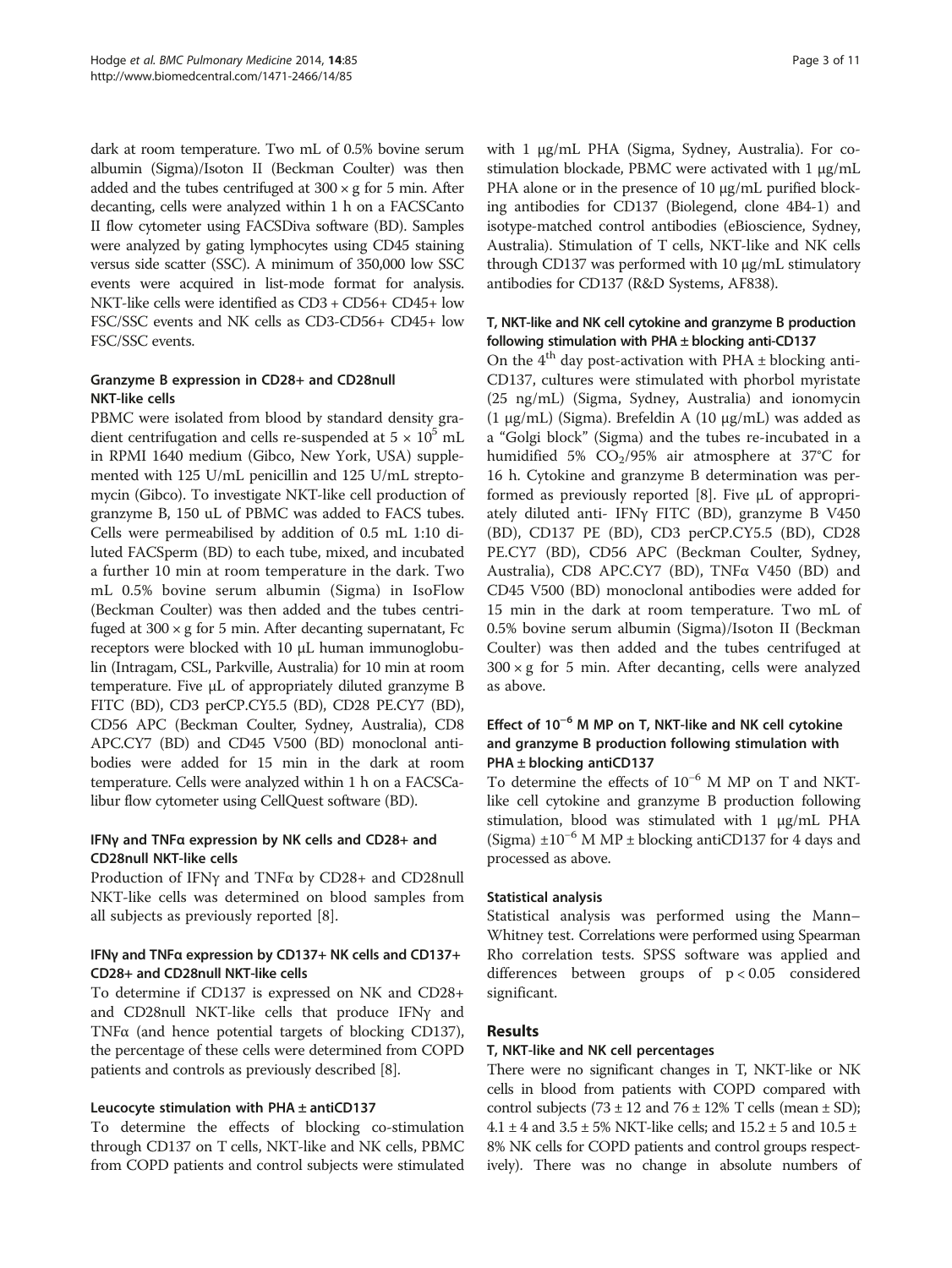lymphocytes but there was an increase in the percentage and absolute numbers of CD8 T cells and a decrease in the percentage of CD4+ T cells in COPD patients compared with control group consistent with our previous reports [[3](#page-9-0)-[6,9,10\]](#page-9-0) (data not shown).

#### CD8+ and CD8-CD28null NKT-like cells

There was a significant increase in the percentage of CD8+ NKT-like cells in patients with COPD compared with control subjects  $(59 \pm 8 \text{ and } 35 \pm 6\% \text{ (mean } \pm \text{ SD})$ for COPD patients and control groups respectively).

There was a significant increase in the percentage of CD28null/CD8+ NKT-like cells in patients with COPD compared with control subjects (Figure 1) but no significant change for CD28null/CD8- NKT-like cells between groups ( $p > 0.05$ ).

#### Granzyme B expression by CD28+ and CD28null NKT-like cell subsets

We have shown that COPD is associated with an increase in NKT-like cells producing granzyme B compared with control subjects [\[6](#page-9-0)]. Cells were subsequently stained to determine if CD28+ and/or CD28null NKT-like subsets are associated with increased granzyme B expression. There was a significant increase in the percentage of CD28null/ CD8 + NKT-like cells (but not CD28null/CD8- cells) expressing granzyme B in patients with COPD compared with controls (Figure [2](#page-4-0)). There were no significant changes in the percentage of either CD28 + CD8- or CD28 + CD8+

#### IFNγ and TNFα expression by CD28null and CD28+ NKTlike cell subsets

We have shown an increase in the percentage of CD8 + CD28null T cells producing IFNγ and TNFα in COPD patients compared with healthy controls [[5\]](#page-9-0). In the current experiments, we determined if CD28+ and/or CD28nullNKT-like subsets are associated with increased IFNγ and TNFα production. CD28 expression was unaltered on either CD8- or CD8 NKT-like cell subsets following stimulation over this time period. There was however a trend for an increase in the production of IFNγ by CD28null/CD8+ NKT-like cells (but not CD28null/ CD8- NKT-like cells) in patients with COPD compared with healthy controls (Figure [3](#page-4-0)).

There was an increase in the percentage of CD28null/ CD8+ NKT-like cells producing TNFα in patients with COPD compared with healthy controls (Figure [4\)](#page-5-0). There were no significant changes in the percentage of CD28+/CD8 or CD28+/CD8+ producing IFNγ or TNFα between any of the groups studied  $(p > .05$  for all) (data not shown).

## CD137 expression on NK cells and CD28null and CD28+ NKT-like cell subsets following stimulation

We have reported a loss of CD28 and up-regulation of CD137 on CD28null T cells in patients with COPD compared with healthy controls [\[5](#page-9-0)] findings consistent with the

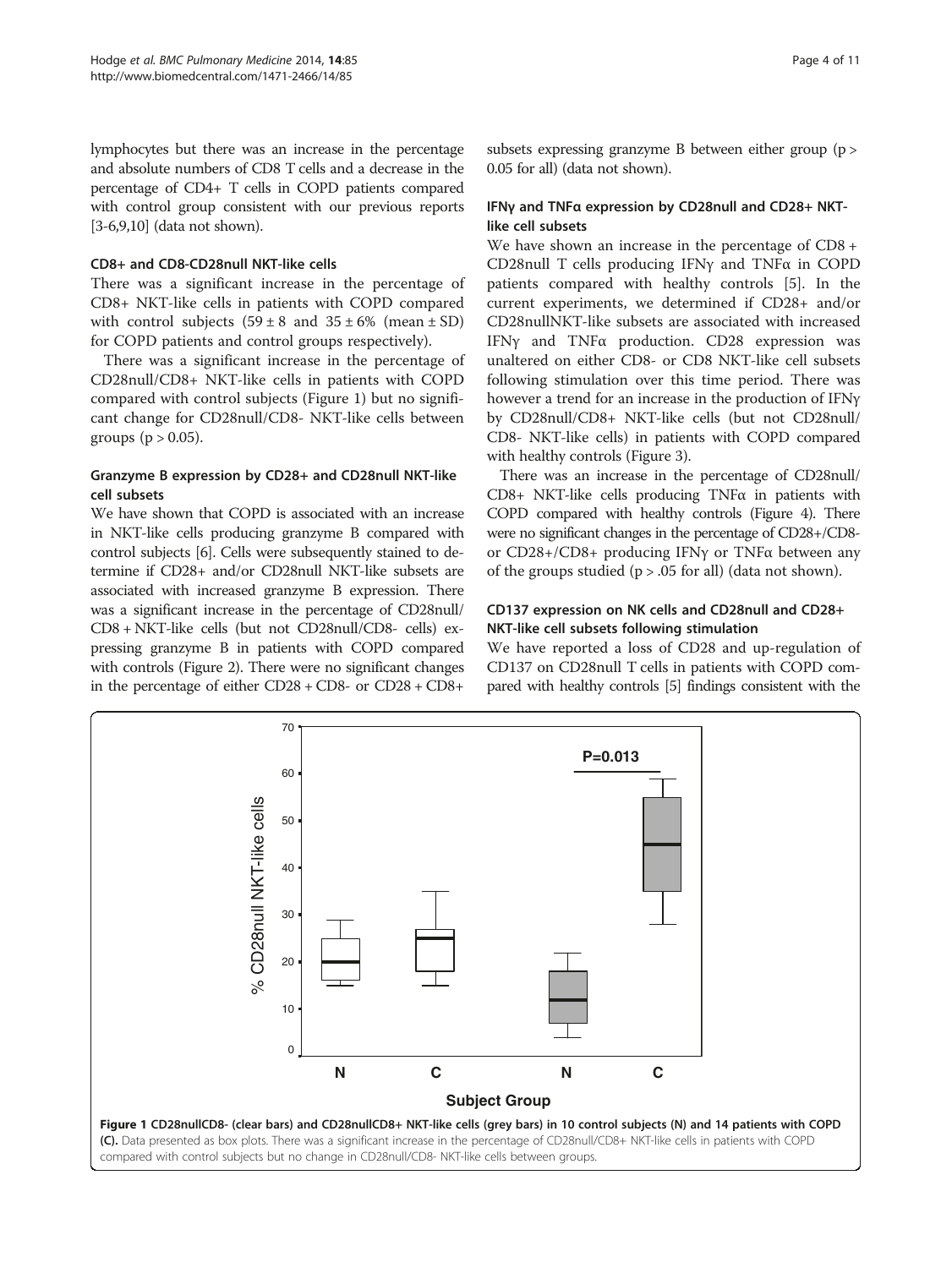<span id="page-4-0"></span>

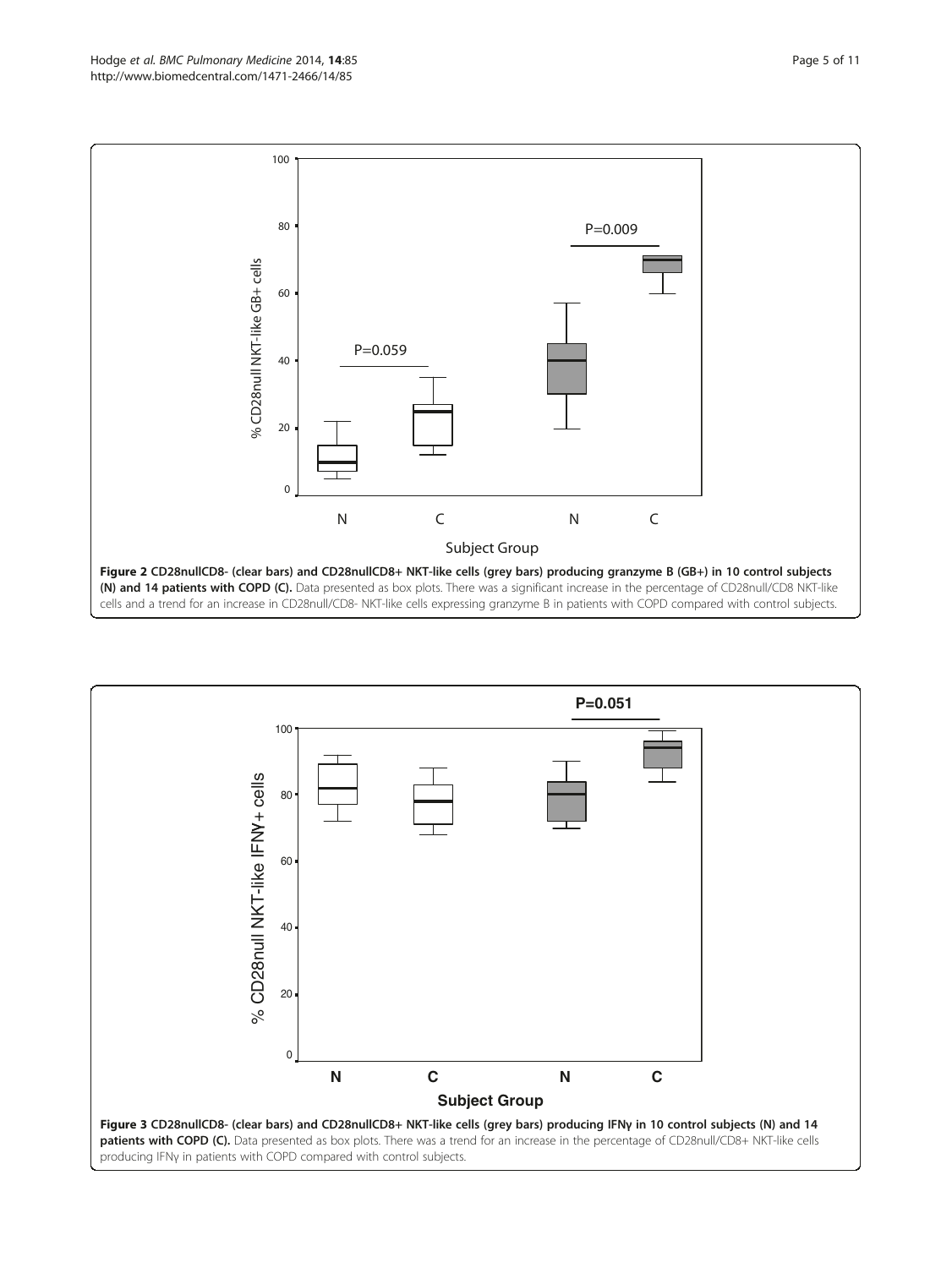<span id="page-5-0"></span>

current study (results not shown). To investigate whether CD137 is expressed on NK cells and if there is a similar loss of CD28 and up-regulation of CD137 on NKT-like cells, blood was stimulated and processed as previously reported [[5](#page-9-0)]. There was no difference in CD137 expression on CD28null or CD28+ CD8- or CD8+ NKT-like cells between the various groups studied (Figure 5.) There was however a significant increase in the co-expression of CD137 and granzyme B (Figure [6\)](#page-6-0), a trend for an increase in CD137 and IFNγ (Figure [7](#page-6-0)) and a significant increase in CD137 and TNFα (Figure [8\)](#page-6-0) in patients with COPD compared with controls. Representative plots of CD28nullCD8 + CD137 + NKT-like cells producing TNFα from a control subject and a patient with COPD are shown in Figure [9.](#page-7-0) There were no significant changes in the percentage of CD28+/CD8-/ CD137+ or CD28+/CD8+/CD137+ NKT-like cells producing granzyme B, IFNγ or TNFα between either group studied (p > .05 for all) (data not shown). There was no significant change in the expression of CD137 on NK cells between COPD patients and control subjects  $(91 \pm 7)$ and  $87 \pm 12\%$  (mean  $\pm$  sd) CD137 + NK cells for COPD patients and controls respectively). There was however a significant increase in CD137 + Granzyme b + expression in NK cells in COPD patients compared with control subjects  $(91 \pm 8 \text{ and } 62 \pm 14\% \text{ (mean } \pm \text{ sd})$  CD137 + GB + NK cells for COPD patients and controls respectively) but not CD137 + IFN $\gamma$  + NK cells or CD137 + TNF $\alpha$  + NK cells (data not shown).

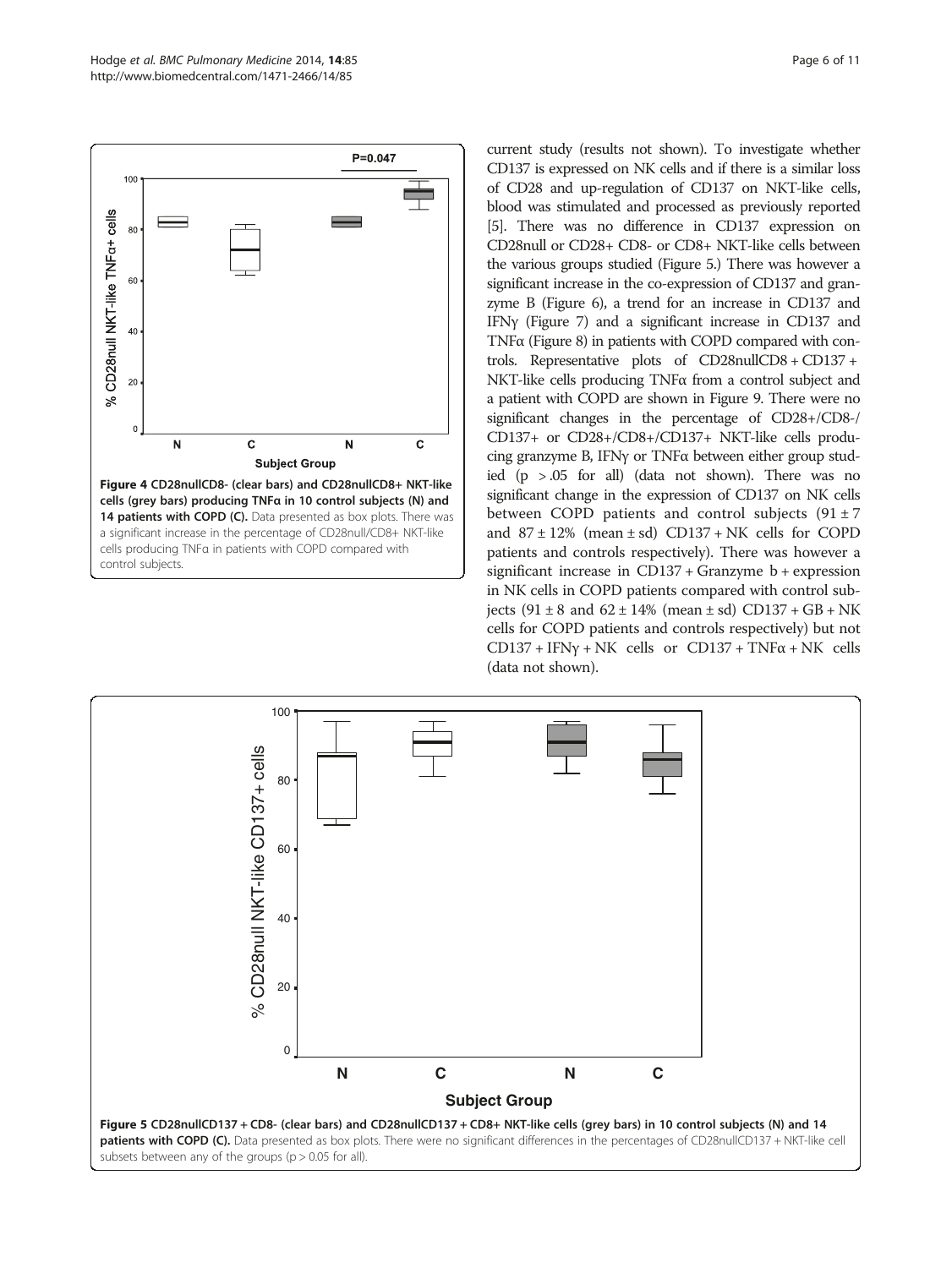<span id="page-6-0"></span>

#### Inhibitory effect of blocking anti-CD137  $\pm$  MP on granzyme b, IFNγ and TNFα expression by CD28null/CD28+ T cell subsets

Having shown a loss of CD28 and up-regulation of CD137 on CD28null T cells in patients with COPD compared with healthy controls [\[5](#page-9-0)] we then aimed to determine the





effect of blocking antibody to CD137 on granzyme B expression and IFNγ and TNFα production by NK cells and CD28nullCD8- and CD28nullCD8+ T cells and NKT-like cells. The inhibitory effect of blocking anti-CD137 was significantly greater than for 10−<sup>6</sup> M MP and CD28nullCD8+ and CD8- subsets than for CD28 + CD8+ and CD8- subsets for granzyme B, IFNγ and TNFα. Data for CD8+ T cells shown in Table [2](#page-7-0). Data for CD8- T cells not shown. The inhibitory effect of blocking anti-CD137 and MP on granzyme B, IFNγ and TNFα expression was additive.

#### Inhibitory effect of blocking anti-CD137  $\pm$  MP on granzyme b, IFNγ and TNFα expression by CD28null/CD28+ NKT-like cell subsets

The inhibitory effects of blocking anti-CD137 on granzyme B, IFNγ and TNFα expression by CD28null and CD28+ NKT-like cell subsets were similar to those for CD28null and CD28+ T cell subsets (Table [3\)](#page-8-0). The inhibitory effect of blocking anti-CD137 was significantly greater than for CD28nullCD8+ and CD8- subsets than for CD28 + CD8+ and CD8- subsets for granzyme B, IFNγ and TNFα. Data for CD8+ NKT-like cells shown in Table [3](#page-8-0). Data for CD8- NKT-like cells not shown. The inhibitory effect of blocking anti-CD137 and  $10^{-6}$  M MP on granzyme b, IFNy and TNFα expression was additive.

## Inhibitory effect of blocking anti-CD137  $\pm$  MP on granzyme b, IFNγ and TNFα expression by NK cells

The inhibitory effects of blocking anti-CD137 on granzyme b, IFNγ and TNFα expression by NK cells are shown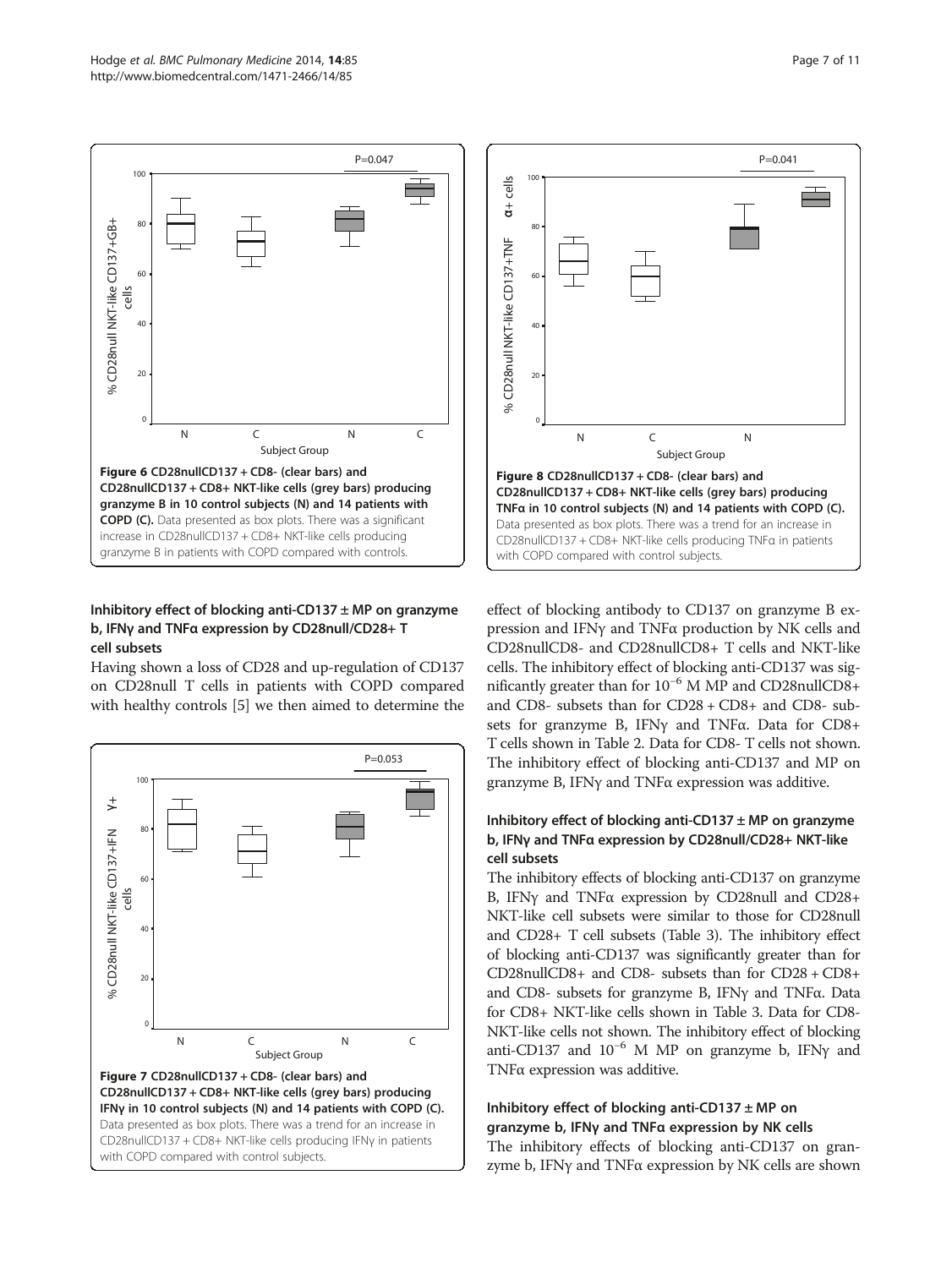<span id="page-7-0"></span>

in Table [3](#page-8-0). The inhibitory effect of  $10^{-6}$  M MP on IFN $\gamma$ and TNFα by NK cells was significantly greater than for Granzyme B and significantly greater than the effect of MP on T and NKT-like IFNγ and TNFα expression.

## Effect of stimulatory anti-CD137 antibodies on granzyme b, IFNγ and TNFα expression by NK cells and CD28null/ CD28+ T cells and NKT-like cell subsets

Granzyme b, IFNγ and TNFα production by NK cells and CD28null and CD28+ T cells and NKT-like cell subsets was significantly increased in the presence of stimulatory anti-CD137 antibodies compared with control antibody eg.,  $31 \pm 7\%$  and  $22 \pm 5\%$  increase in TNF $\alpha$  by CD28nullCD8+ and CD28 + CD8+ T cells respectively.

Table 2 The inhibitory effect of anti-CD137 blocking antibody (10 μg/mL) (a137),  $10^{-6}$  M methylprednisolone (MP) alone and in combination on granzyme B, IFNγ and TNFα expression by CD28null(28-) and CD28 + (28+) CD8+ T cells following stimulation (mean ± SEM of 8 experiments) compared with control antibody

|                                                                                                           | Granzyme B<br>$CD8+$ |       | <b>IFNy</b><br>$CD8+$                                      |       | TNFa<br>$CD8+$ |           |
|-----------------------------------------------------------------------------------------------------------|----------------------|-------|------------------------------------------------------------|-------|----------------|-----------|
|                                                                                                           |                      |       |                                                            |       |                |           |
|                                                                                                           | 28-                  | $28+$ | -28                                                        | $28+$ | -28            | $28+$     |
| a137                                                                                                      | $26 + 4*$            |       | $17 \pm 3$ $28 \pm 3^*$ $21 \pm 2$ $31^* \pm 5$ $23 \pm 2$ |       |                |           |
| MP                                                                                                        | $2 + 1$              |       | $5+2$ $2+1$ $5+2$ $1+1$                                    |       |                | $4 \pm 2$ |
| a137 + MP $29 \pm 3^{\#}$ $21 \pm 3^{\#}$ $31 \pm 3^{\#}$ $26 \pm 3^{\#}$ $32 \pm 3^{\#}$ $27 \pm 3^{\#}$ |                      |       |                                                            |       |                |           |

\*The percentage inhibition of granzyme B, IFNγ and TNFα by CD28- and CD28+T cells compared with control (same specimen) without treatment/s. The inhibitory effect of anti-CD137 was greater than for MP for granzyme B,

IFNγ and TNFα in all T-cell subsets (p < 0.05 for all).

\*The inhibitory effect of anti-CD137 was greater than for the CD28nullCD8+ subset than for the CD28 + CD8+ subset for granzyme B, IFNγ and TNFα (p < 0.05 for all).

# The combination of anti-CD137 and 10−<sup>6</sup> M methylprednisolone resulted in the additive inhibition of granzyme B, IFNγ and TNFα expression in CD28null and CD28+ CD8+ T cells.

## **Discussion**

In this study we show that COPD is associated with increased pro-inflammatory cytokine production by peripheral blood NK and NKT-like cells. We have previously shown that COPD is associated with increased granzyme B in peripheral blood NK and NKT-like cells and our current study extends these findings to show that these cells are both pro-inflammatory and cytotoxic [[6\]](#page-9-0). Furthermore, down-regulation of CD28 on CD8+ NKT-like cells was associated with the most pro-inflammatroy/cytotoxic subset of these cells, a finding similar to that previously shown for CD28nullCD8+ T cells in patients with COPD [[5\]](#page-9-0). Persistent antigenic stimulation has been shown to progressively and irreversibly down-regulate CD28 expression on CD8+ T cells [[12](#page-9-0)]. Our new findings indicate that down-regulation of CD28 and up-regulation of CD137 is associated with increased pro-inflammatory cytokines and granzyme B production by CD8+ NKT-like cells. Furthermore, expression of CD137 on NK cells was associated with increased granzyme B by this lymphocyte subset. CD137 has previously been shown to be a stimulatory receptor for NK cells resulting in IFNγ production [[7](#page-9-0)]. Signaling through NK cells-associated CD137 promoted helper function for CD8+ cytolytic T cells and may be involved in the crosstalk between innate and adaptive immunity [[7\]](#page-9-0). Current therapeutics fail to inhibit these cytotoxic, pro-inflammatory molecules known to be associated with the disease process in COPD and our findings of a non-significant decrease in these molecules in CD8 + T and CD8 + NKT-like cells in the presence of MP confirm these clinical findings. In contrast, there was a significant decrease in IFNγ and TNFα by NK cells in the presence of MP compared with blocking anti-CD137 suggesting treatment with MP alone may be adequate at inhibiting these pro-inflammatory cytokines by NK cells.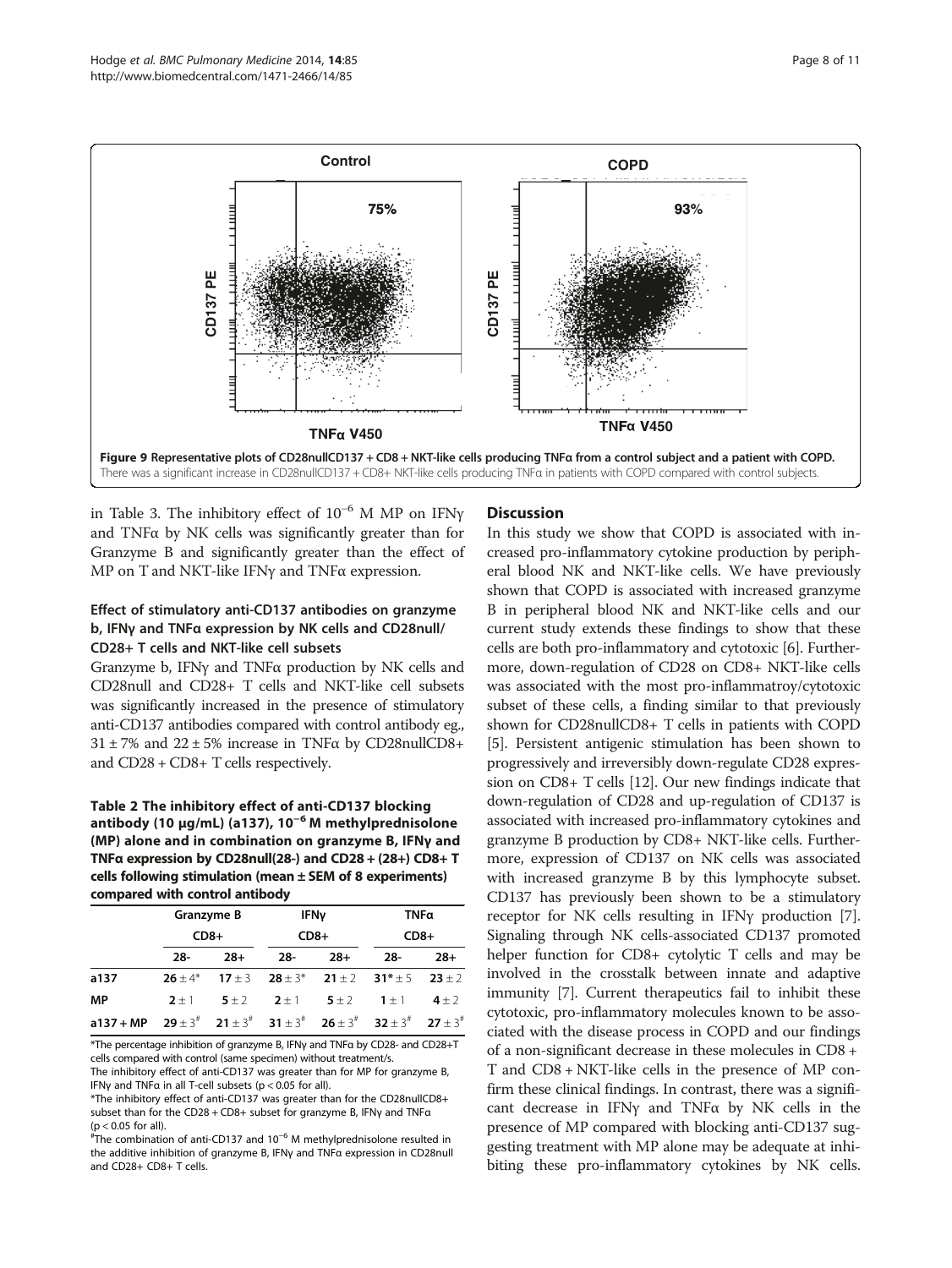<span id="page-8-0"></span>

| Table 3 The inhibitory effect of anti-CD137 blocking antibody (10 µg/mL) (a137), 10 <sup>-6</sup> M methylprednisolone (MP) |
|-----------------------------------------------------------------------------------------------------------------------------|
| alone and in combination on granzyme B, IFNγ and TNFα expression by CD28null(28-) and CD28 + (28+) CD8+ NKT-like            |
| cells and NK cells following stimulation of PBMC from COPD patients (mean $\pm$ SEM, mean of 8 experiments) compared        |
| with control antibody                                                                                                       |

|             | Granzvme B     |               | <b>IFN<sub>v</sub></b> |                |                             | TNFa       |              |                       |                         |
|-------------|----------------|---------------|------------------------|----------------|-----------------------------|------------|--------------|-----------------------|-------------------------|
|             | CD8 + NKT-like |               | <b>NK</b>              |                | <b>NK</b><br>CD8 + NKT-like |            |              | CD8 + NKT-like        | <b>NK</b>               |
|             | $28 -$         | $28+$         |                        | $28 -$         | $28+$                       |            | $28 -$       | $28 -$                |                         |
| a137        | $21 + 2^*$     | $14 + 2$      | $14 + 2$               | $26 + 3*$      | $20 \pm 3$                  | $22 \pm 3$ | $30^* + 4$   | $23*+4$               | $24 \pm 3$              |
| <b>MP</b>   | $1 \pm 1$      | $3 \pm 2$     | $2 \pm 2$              | $2 \pm 1$      | $5 \pm 6$                   | $43 + 30$  | $2 \pm 1$    | $2 \pm 1$             | 47 $\pm$ 9 $\wedge$     |
| $a137 + MP$ | $22 \pm 4^*$   | $17 + 3^{\#}$ | $15 + 3^{\#}$          | $28 \pm 3^{#}$ | $25 \pm 2^{*}$              | 66 $\pm$ 3 | 32 $\pm 4^*$ | $25 + 4$ <sup>#</sup> | 70 $\pm$ 7 <sup>#</sup> |

\*The percentage inhibition of granzyme B, IFNγ and TNFα by CD28- and CD28+ NKT-like and NK cells compared with control (same specimen) without treatment/s. The inhibitory effect of anti-CD137 was greater than for MP for granzyme B, IFNγ and TNFα in all NKT-like cell subsets (p < 0.05 for all).

\*The inhibitory effect of anti-CD137 was greater than for the CD28nullCD8+ NKT-like subset than for the CD28 + CD8+ NKT-like subset for granzyme B, IFNγ and TNFα (p < 0.05 for all). ^The inhibitory effect of MP on IFNγ and TNFα by NK cells was significantly greater than for Granzyme B (p < 0.05) and significantly greater than the effect of anti-CD137.

# The combination of anti-CD137 and 10−<sup>6</sup> M methylprednisolone resulted in the additive inhibition of granzyme B, IFNγ and TNFα expression in CD28null and CD28+ CD8+ NKT-like cells and NK cells.

These results are consistent with a study showing a decrease in IFNγ production by isolated NK cells from COPD patients in the presence of budesonide [[11](#page-9-0)]. The additive effect of MP with blocking anti-CD137 possibly reflects the different mechanisms of action of these two therapeutics, MP acting through the steroid receptor and anti-CD137 targeting the surface co-stimulatory molecule on these cells. Our findings of increased CD137 expression on NK cells and CD28null NKT-like cells and similar findings for CD28null T-cell subsets [[5](#page-9-0)] allowed us to explore whether blocking this co-stimulatory receptor would be effective at inhibiting downstream effector mechanisms in all these pro-inflammatory/cytotoxic lymphocyte subgroups. Co-stimulatory signals through CD137 have been shown to preferentially induce CD8+ T cell proliferation and lead to the amplification of the cytotoxic T cell response [\[12](#page-9-0)] and may explain our previous and current findings for increased CD8+ cytotoxic cells compared with CD4+ T cell (and NKT-like cell) subsets. Pro-inflammatory cytokines, in particular TNFα may be the driving force behind COPD [\[13](#page-9-0)]. T-cell derived TNFα has been shown to cause apoptosis of airway epithelial cells and impair the clearance of these cells by alveolar macrophages [\[14\]](#page-9-0). We and others have shown that uncleared apoptotic material in the COPD airway can undergo secondary necrosis and thus perpetuate inflammation and this problem persists after smoking cessation [[15](#page-9-0)]. TNF $\alpha$  has also been shown to induce IL-2Rs and IFNγ production by T cells and activate neutrophils, macrophages, endothelial cells and fibroblasts [[16](#page-9-0)]; cells that play important roles in the pathogenesis of COPD [\[2\]](#page-9-0). Recently it has been shown that fractalkine, a potent chemoattractant for monocytes and T cells produced by airway smooth muscle cells, was induced in the presence of both IFNγ and TNF $α$  [[17](#page-9-0)].

These pro-inflammatory molecules may play a role in the systemic effects of the disease and associated co-morbidities such as cardiovascular disease, diabetes, osteoporosis and peptic ulceration [\[13\]](#page-9-0). Inhaled corticosteroids have major benefits for the treatment of airway inflammation in asthma but the reason for their relative lack of efficacy in COPD is both poorly understood and a major limiting factor in COPD treatment. Hence new effective treatments are urgently needed to help this devastating, widespread disease [\[2](#page-9-0)].

Blocking co-stimulation through CD137 resulted in a modest but significant reduction in these cytotoxic/pro-inflammatory molecules compared with MP alone, hence a more targeted approach with blocking anti-CD137 may prove more efficacious in treating patients with COPD where the use of corticosteroids has no proven disease modifying effect [[2\]](#page-9-0).

T cells have been shown to migrate to the lung and reenter the circulation and as such, these cytotoxic cells identified in the peripheral blood of these patients may be reflective of cell populations in the lungs of these patients [[18](#page-9-0)]. A study examining the presence of these proinflammatory cells T, NKT-like and NK cells in the airways and in intra-epithelial cells lining the lungs from these patients, as we have previously done for BAL [\[3](#page-9-0)] and bronchial brushings [\[19](#page-9-0)] would be an important addition to these studies. Furthermore, similar studies of current smokers with and without COPD may elucidate the effect of smoking on these pro-inflammatory/cytotoxic subsets.

In the mouse model, there have been several reports of blockade of the CD137 (4-1BB) pathway improving artherosclerosis [\[20\]](#page-9-0) and autoimmune inflammation [[21](#page-9-0)]. CD137 directed NK/NKT cells play an important role in the inflammatory response leading to the production of proinflammatory cytokines and cytolytic activity in septic shock [[22](#page-9-0)] indicating efficacy and safety in the animal model. Furthermore, mice that were deficient in CD137 had substantially reduced levels of IFNγ and TNFα mRNA.

Interestingly, our findings show that these cytotoxic NK cells, and pro-inflammatory/cytotoxic CD28null T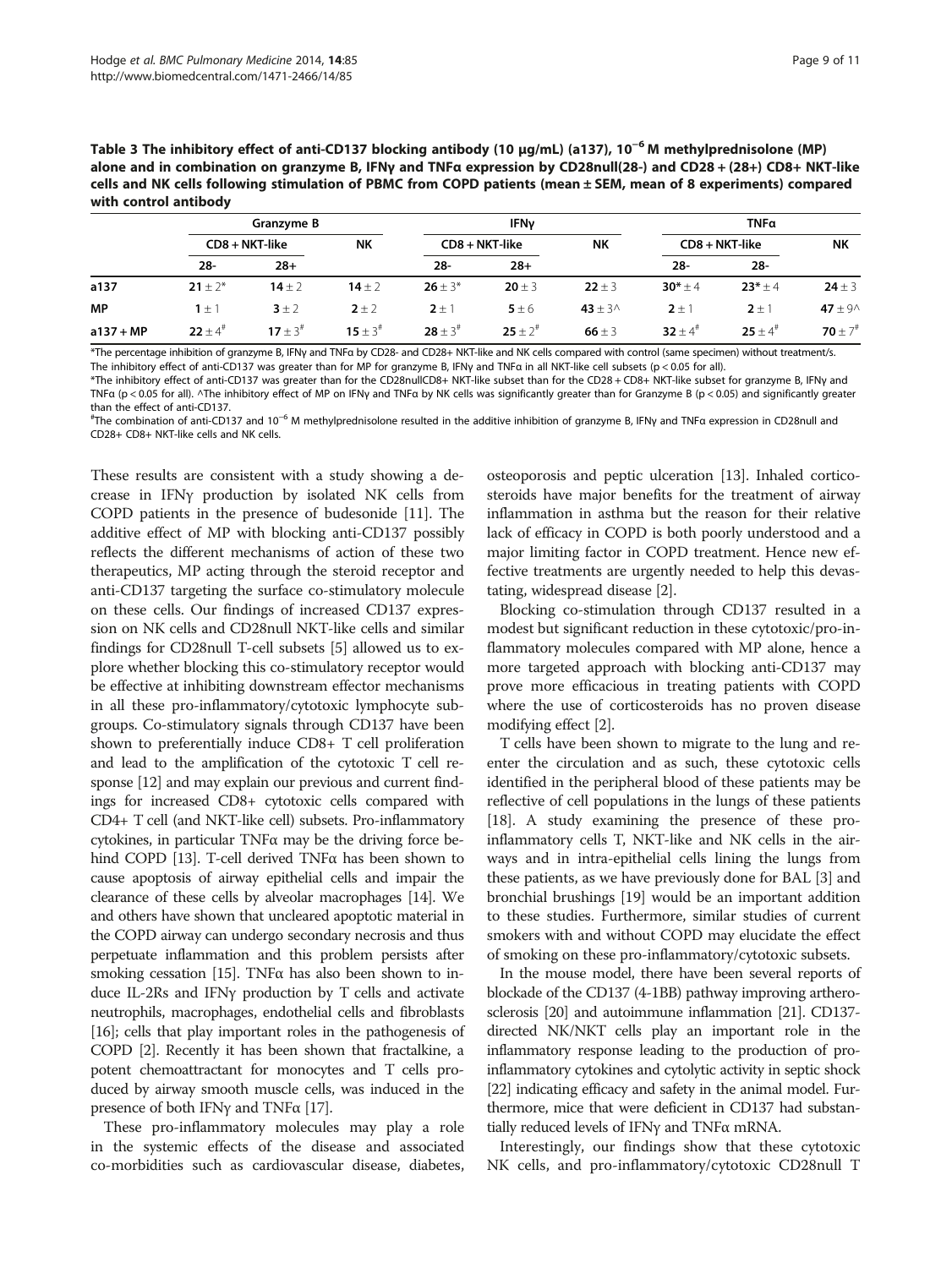<span id="page-9-0"></span>and NKT-like cells were present in healthy controls, albeit in reduced numbers to patients with COPD. These CD28null cells may also be responsible for other inflammatory conditions such as rheumatoid arthritis [23], cardiovascular disease [24], end-stage renal disease [25] and ulcerative colitis [\[26\]](#page-10-0). CD28null cells have also been reported in autoimmune disease where CD4 + CD28null cells were not susceptible to the regulatory effects of regulatory T cells [\[27\]](#page-10-0), results similar to our own unpublished findings. This is an important point and may help explain the lack of regulatory control of these cells in all these inflammatory diseases. As such, these diseases may all benefit from our findings of therapeutic targeting of CD137. Furthermore monitoring response using these assays may offer a rapid indication of treatment efficacy.

#### Conclusion

In conclusion, blocking CD137 expression in T, NKT-like and NK cells is associated with downregulation of IFNγ, TNFα and granzyme B and may have novel therapeutic implications for patients with COPD where current strategies are inadequate.

#### Competing interests

The authors declare that they have no competing interests.

#### Authors' contributions

GH performed the concept and design of experiments, analysis and interpretation of data and manuscript preparation; MH supplied and characterized patient specimens and helped draft the manuscript; HJ supplied and characterized patient specimens and helped draft the manuscript; PNR supplied and characterized patient specimens and helped draft the manuscript; SH helped with study design, statistical analysis and helped draft the manuscript. All authors read and approved the final manuscript.

#### Acknowledgments

The authors acknowledge Miss Jessica Ahern for expert technical assistance. This study was funded by a Lung Foundation Australia/Boehringer Ingelheim COPD Research Fellowship.

#### Received: 22 August 2013 Accepted: 11 April 2014 Published: 15 May 2014

#### References

- 1. Barnes PJ, Adcock IM: Glucocorticoid resistance in inflammatory diseases. Lancet 2009, 373:1905–1917.
- Barnes PJ, Shapiro SD, Pauwells RA: Chronic obstructive pulmonary disease: molecular and cellular mechanisms. Eur Respir J 2003, 22:672-688.
- 3. Hodge G, Nairn J, Holmes M, Reynolds P, Hodge S: Increased intracellular Th1 pro-inflammatory cytokine production in peripheral blood, bronchoalveolar lavage and intraepithelieal T cells of COPD subjects. Clin Exp Immunol 2007, 150:22–29.
- 4. Hodge S, Hodge G, Nairn J, Holmes M, Reynolds PN: Increased airway granzyme b and perforin in current and ex-smoking COPD subjects. COPD 2006, 3(4):179–187.
- 5. Hodge G, Mukaro V, Reynolds P, Hodge S: Role of increased CD8/CD28 (null) T cells and alternative co-stimulatory molecules in chronic obstructive pulmonary disease. Clin Exp Immunol 2011, 166(1):94–102.
- Hodge G, Mukaro V, Holmes M, Reynolds P, Hodge S: Enhanced cytotoxic function of natural killer and natural killer T-like cells with associated decreased CD94 (Kp43) in the chronic obstructive pulmonary disease airway. Respirology 2013, 18(2):369–376.
- 7. Wilcox RA, Tamada K, Strome SE, Chen L: Signalling through NK cell-associated CD137 promotes both helper function for cytolytic T cells

and responsiveness to IL-2 but not cytolytic activity. *J Immunol* 2002, 169(8):4230–4236.

- 8. Hodge G, Hodge S, Reynolds PN, Holmes M: Targeting steroid resistant peripheral blood pro-inflammatory CD28null T cells and NKT-like cells by inhibiting CD137 expression: relevance to treatment of BOS. JHLT 2013, 32(11):1081–1089.
- 9. Pauwels RA, Buist AS, Calverley PM, Jenkins CR, Hurd SS: Global strategy for the diagnosis, management, and prevention of chronic obstructive pulmonary disease. NHLBI/WHO Global Initiative for Chronic Obstructive Lung Disease (GOLD) workshop summary. Am J Respir Cri Care Med 2001, 163:1256–1276.
- 10. Hodge G, Holmes M, Jersmann H, Reynolds PN, Hodge S: The drug efflux pump Pgp1 in pro-inflammatory lymphocytes is a target for novel treatment strategies in COPD. Respir Res 2013, 14(1):63.
- 11. Folli C, Chiappori A, Pellegrini M, Garelli V, Riccio AM, De Ferrari L, Braido F, Canonica GW: COPD treatment: real life and experimental effects on peripheral nk cells, their receptors expression and their IFNγ secretion. Pulm Pharmacol Ther 2012, 25(5):371–376.
- 12. Shuford WW, Klussman K, Tritchler DD, Loo TD, Chalupny J, Siadak AW, Brown TJ, Emswiler J, Raecho H, Larson CP, Pearson TC, Ledbetter JA, Aruffo A, Mittler RS: 4-1BB costimulatory signals preferentially induce CD8+ T cell proliferation and lead to the amplification in vivo of cytotoxic T cell responses. J Exp Med 1997, 186(1):47–55.
- 13. Sevenoaks MJ, Stockley RA: Chronic obstructive pulmonary disease, inflammation and co-morbidity- a common inflammatory phenotype? Resp Res 2006, 7:70.
- 14. Henson PM, Cosgrove GP, Vandervier RW: State of the art. Apoptosis and cell homeostasis in chronic obstructive pulmonary disease. Proc Am Thorac Soc 2006, 3(6):512-516.
- 15. Hodge S, Hodge G, Holmes M, Reynolds PN: Increased airway epithelial and T-cell apoptosis in COPD remains despite smoking cessation. Eur Respir J 2005, 25(3):447–454.
- 16. Aggarwal BB: Tumour necrosis factor. In Human cytokines. 2nd edition. Edited by Aggarwal BB, Gutterman JU. Cambridge, Massachusetts: Blackwell Science; 1995:282–283.
- 17. Sukkar MB, Issa R, Xie S, Oltmanns U, Newton R, Chung KF: Fractaline/ CX3CL1 production by human airway smooth muscle cells: induction by IFN-gamma and TNF-alpha and regulation by TGF-beta and corticosteroids. Am J Physiol Lung Cell Mol Physiol 2004, 287:1230–1240.
- 18. Lehmann C, Wilkening A, Leiber D, Markus A, Krug N, Pabst R, Tschernig T: Lymphocytes in the bronchoalveolar space reenter the lung tissue by means of the alveolar epithelium, migrate to regional lymph nodes, and subsequently rejoin the systemic immune system. Anat Rec 2001, 264:229–236.
- 19. Hodge G, Reynolds PN, Holmes M, Hodge S: Differential expression of pro-inflammatory cytokines in intra-epithelial T cells between trachea and bronchi distinguishes severity of COPD. Cytokine 2012, 60(3):843–848.
- 20. Jeon HJ, Choi JH, Jung IH, Park JG, Lee MR, Lee MN, Kim B, Yoo JY, Jeong SJ, Kim DY, Park JE, Park HY, Kwak K, Choi BK, Kwon BS, Oh GT: CD137 (4-1BB) deficiency reduces artherosclerosis in hyperlipidemic mice. Circulation 2010, 121(9):1124–1233.
- 21. Foell JL, Diez-Mendiondo BI, Diez OH, Holzer U, Ruck P, Bapat AS, Hoffman MK, Mittler RS, Dannecker GE: Engagement of the CD137 (4-1BB) costimulatory molecule inhibits and reverses the autoimmune process in collageninduced arthritis and establishes lasting disease resistance. Immunology 2004, 113(1):89–90.
- 22. Vinay DS, Choi BK, Bae JS, Kim WY, Gebhardt BM, Kwon BS: CD137 dificient mice have reduced NK/NKT cell numbers and function, are resistant to liopolysaccharide-induced shock syndromes, and have lower IL-4 responses. J Immunol 2004, 173(6):4218–4229.
- 23. Fasth AE, Snir O, Johansson AA, Nordmark B, Rahbar A, Af Klint E, Bjorkstrom NK, Ulfgren AK, van Vollenhoven RF, Lamstrom V, Trollmo C: Skewed distribution of pro-inflammatory CD4 + CD28null T cells in rheumatoid arthritis. Arthritis Res Ther 2007, 9(5):R87.
- 24. Zal B, Kski JC, Arno G, Akiyu JP, Xu Q, Cole D, Whelan M, Russell N, Madrigal JA, Dodi IA, Baboonian C: Heat-shock protein 60-reative CD4 + CD28null T cells in patients with acute coronary syndromes. Circulation 2004, 109(10):1230–1235.
- 25. Yadav AK, Jha V: CD4CD28null cells are expanded and exhibit a cytotoxic profile in end-stage renal disease patients on peritoneal dialysis. Nephrol Dial Transplant 2011, 26(5):1689–1694.